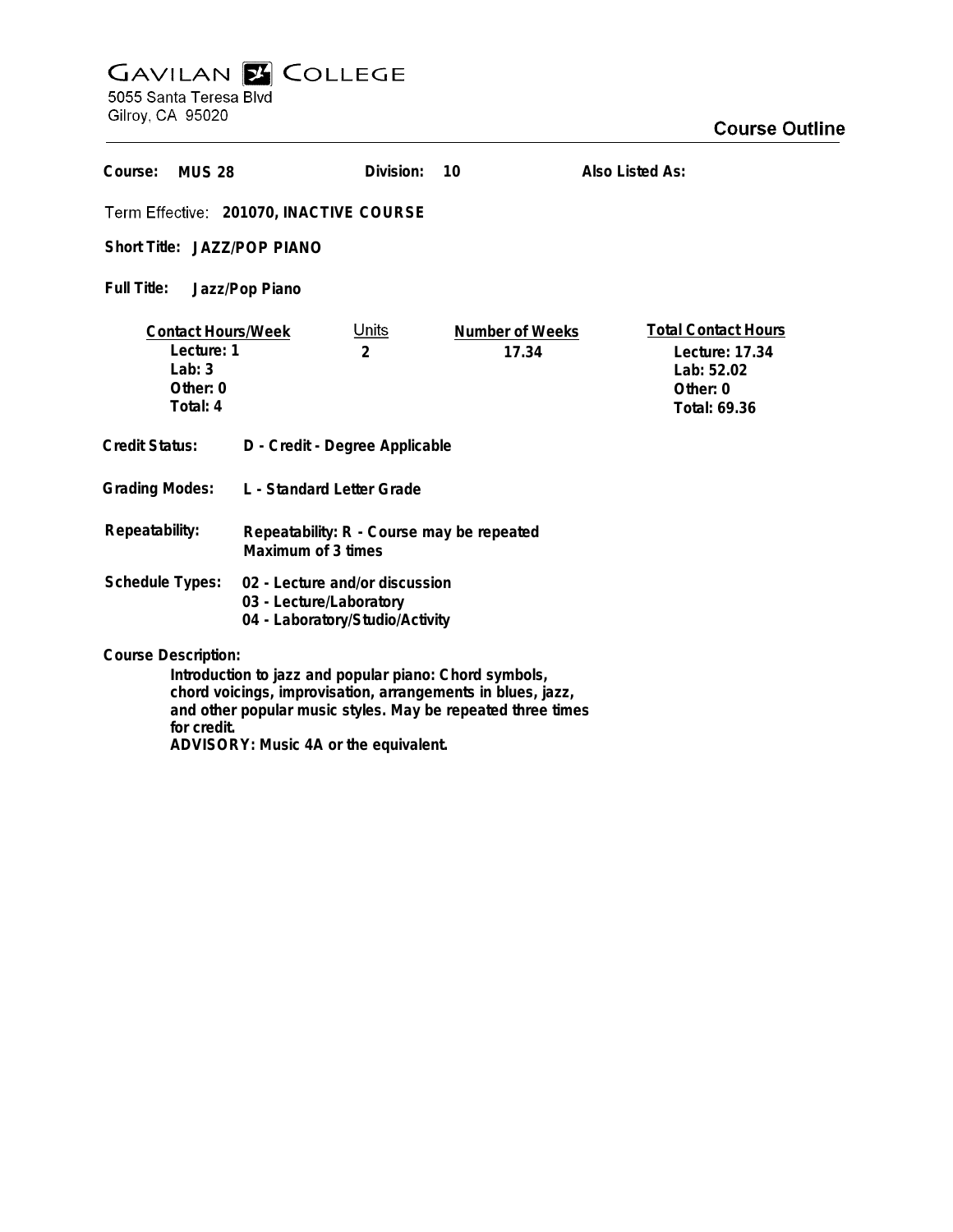**ARTICULATION and CERTIFICATE INFORMATION Associate Degree: GAV C1, effective 200570 CSU GE: IGETC: CSU TRANSFER: Transferable CSU, effective 200570 UC TRANSFER: Transferable UC, effective 200570 PREREQUISITES: COREQUISITES: STUDENT LEARNING OUTCOMES: 1. Analyze, construct and play chord changes in popular music styles. ILO: 2,6,7 Measure: Performance tests 2. Arrange and perform blues, jazz and popular music styles ILO: 2,5,6,7 Measure: Performance tests 3. Develop solo technique for 12-bar blues and selected jazz standards ILO: 2,5,6,7 Measure: Performance tests TOPICS AND SCOPE: Inactive Course: 05/10/2010 Curriculum Approval Date: 04/11/2005 WEEK 1 3 HOURS Overview of course. Review 4A Material. 4 hours assigned reading Student performance objective: Review 4A Material. Level 2: Review first semester course materials. Level 3: Review second semesters course materials. WEEK 2 3 HOURS Major/minor chords in root position and all inversions. 4 hours assigned lab. Student Performance Objective: Arrange/perform elementary blues/pop tune from lead sheet demonstrating knowledge of major/minor chords. Level 2: Same as level 1 with intermediate-level tune. Level 3: Same as level 1 with advanced-level tune. WEEK 3 3 HOURS Dominant 7th chords. Common tone voicings. 4 hours assigned lab. Student Performance Objective: Arrange/perform elementary blues/pop tune from lead sheet demonstrating knowledge of dominant 7th chords. Level 2: Same as level 1 with intermediate-level tune. Level 3: Same as level 1 with advanced-level tune. WEEK 4 3 HOURS The blues form and the blues scale. 4 hours assigned lab. Student Performance Objective: Arrange/perform basic blues song using**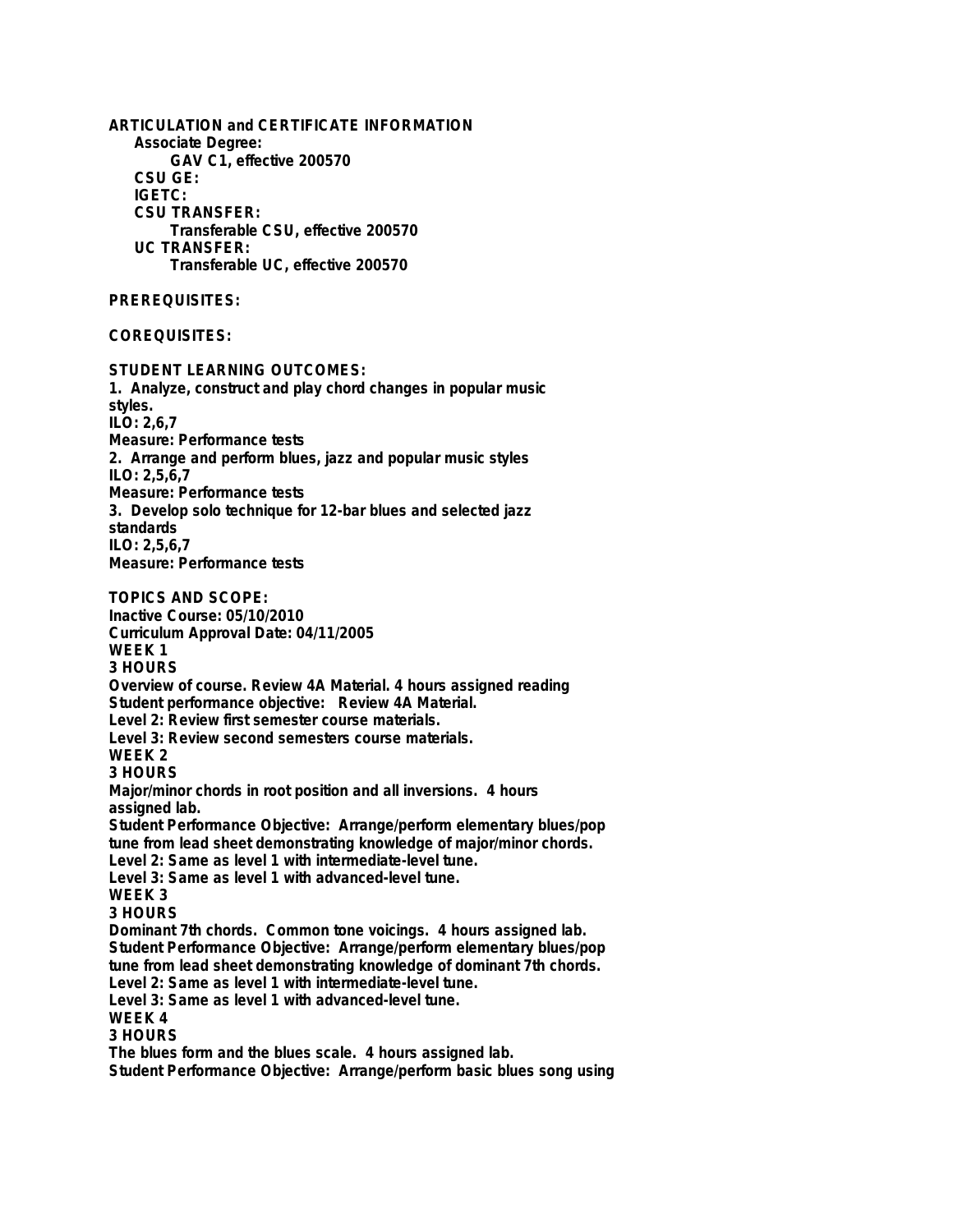**call, call, and response phrase structure. Key of F Level 2: Same as level 1 with intermediate-level blues. Level 3: Same as level 1 with advanced-level tune. WEEK 5 3 HOURS Blues rhythms and blues accompaniment patterns . 4 hours assigned lab. Student Performance Objective: Perform blues solos using the blues scale and triplet rhythm. Key of F. Level 2: Perform blues solo in up temp straight ahead style. Level 3: Same as level 2. Create walking bass line. WEEK 6 3 HOURS Bass line patterns, suspensions, and non-harmonic tones. 4 hours assigned lab. Student Performance Objective: Arrange/perform elementary blues/pop tune in new key(s) (Bb, Eb). Level 2: Same as level one with an intermediate level tune. Level 3: Same as level two with an advanced level tune. WEEK 7 3 HOURS Quiz. Class performance of 12-bar blues. 4 hours assigned lab. Student Performance Objective: Perform blues scale, major/minor/dominant chords, a 12-bar blues and a ballad. Level 2: Same as Level 1 with an intermediate level blues and an intermediate level ballad Level 3: Same as Level 2 with an advanced level blues and an advanced level ballad. WEEK 8 3 HOURS Accompaniments (Comping): Waltz, Walking Bass, Stride, Swing, and Bossa Nova styles. 4 hours assigned lab. Student Performance Objective: Create and perform elementary bass lines. Level 2: Same as Level 1 with intermediate level bass lines. Level 3: Same as Level 1 with advanced level bass lines WEEK 9 3 HOURS Seventh chords and Ostinatos. Student Performance Objective: Practice five types of 7th chords and arrange a 7th chord accompaniment in a ballad such as Summertime. Level 2: Add open-voiced chords to ballad. Level 3: as Summertime. Level 2: Add open-voiced chords to ballad. WEEK 10 3 HOURS Sixth chords, diminished and augmented chords. 4 hours assigned lab. Student Performance Objective: Practice sixth chords, diminished chords, and augmented chords, and arrange these chord types in a ballad such as Summertime or bossa nova such as Manha de Carnival. Level 2: Same as Level 1 with open-voicings. Level 3: Same as Level 1 with open-voicings. WEEK 11 3 HOURS Blues Solos/Jazz Solos. Scales for improvisation. 4 hours assigned**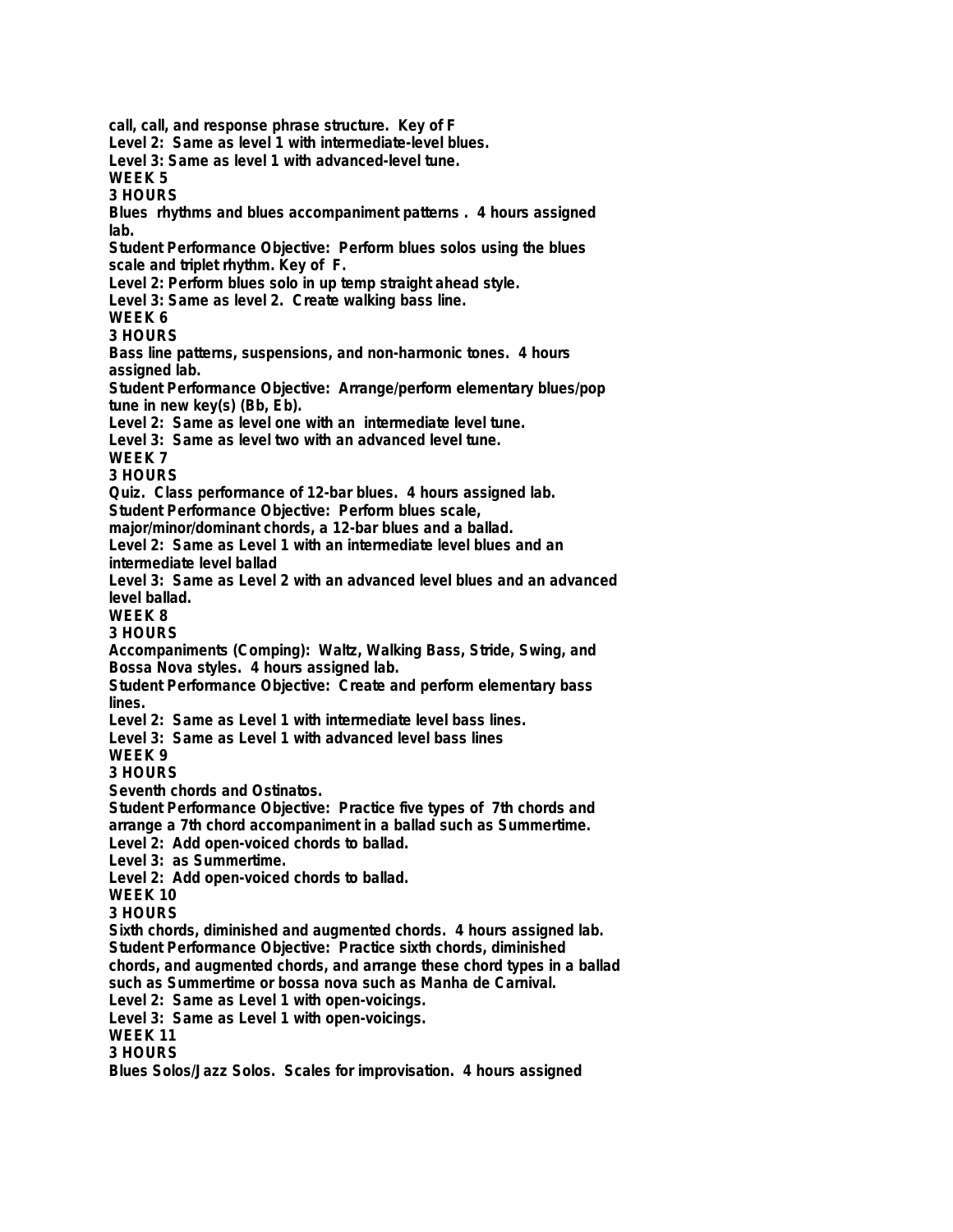**lab. Student Performance Objective: Write a blues or jazz solo and perform it in class. Level 2: Same as Level 1 Level 3: Same as Level 1 WEEK 12 3 HOURS Review for Quiz. 4 hours assigned lab. Student Performance Objective: Practice musical material from Weeks 8 through 12. Level 2: Same as Level 1 Level 3: Same as Level 1 WEEK 13 3 HOURS Quiz. Class performance of arranged song. 4 hours assigned lab. Student Performance Objective: Practice solo technique. Level 2: Same as Level 1 with an uptempo song. Level 3: Same as Level 1 with an uptempo song. WEEK 14 3 HOURS Create a solo (2). Major/minor scales in triplets. 4 hours assigned lab. Student Performance Objective: Practice solos in straight-ahead jazz style Level 2: Combine RH scales with LH comping Level 3: Combine RH scales with LH comping. WEEK 15 3 HOURS Chord Color Tones (9, 11, and 13th chords). 4 hours assigned lab. Student Performance Objective: Add color tones to chords in jazz /pop tunes. Level 2: Same as Level 1 with open-voiced chords. Level 3: Same as Level 1 with open-voiced chords. WEEK 16 3 HOURS ii-V-I progression in multiple keys using the Jazz Chord Hanon. 4 hours assigned lab. Student Performance Objective: Perform ii-V-I progression in multiple keys Level 2: Same as Level 1 with open-voiced chords. Level 3: Same as Level 1 with open-voiced chords. WEEK 17 3 HOURS Review for Final Exam. 4 hours assigned lab. Student performance Objective: Perform one or two selections in student recital Level 2: Same as Level 1 Level 3: Same as Level 1 WEEK 18 2 HOURS Final Exam Included in content section of course outline.**

**METHODS OF INSTRUCTION:**

**Lecture, discussion, demonstration, individual instruction.**